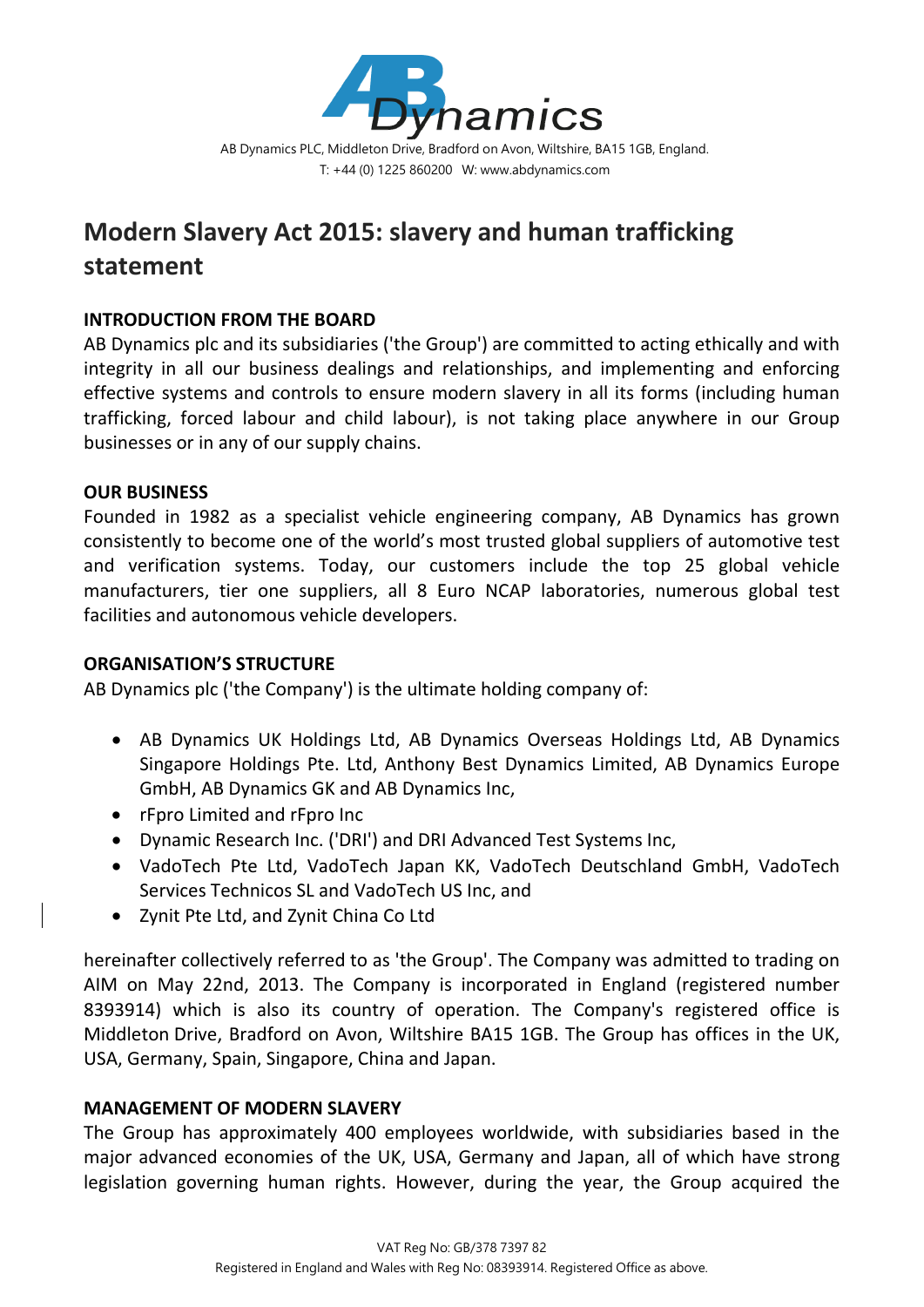

AB Dynamics PLC, Middleton Drive, Bradford on Avon, Wiltshire, BA15 1GB, England.

T: +44 (0) 1225 860200 W: www.abdynamics.com

VadoTech and Zynit entities in Singapore, Spain and China as well as Germany, Japan, and the USA.

Throughout the acquisition process, due diligence was undertaken on these entities, and their employees to assess the business risk of modern slavery within the entities themselves and their supply chains.

The employees are all on formal employment contracts and the entities acquired by the Company are suppliers of comprehensive automotive testing services, they do not provide or sell products and materials. They have exceedingly few sub‐contractors or suppliers, only purchasing office and vehicle consumables in very low quantities. On review, the Company is confident that modern slavery is not occurring within those entities and the risk of modern slavery in their supply chains has been reviewed and is considered extremely unlikely.

### **Our Policies on Slavery and Human Trafficking**

The Group aims to manage and mitigate the risks associated with potential human rights breaches and modern slavery and to ensure we have transparency across our subsidiaries, via the implementation of standardised policies and methodologies forming part of the Group's Global Subsidiary Governance Framework.

At a high level, appropriate governance and oversight is maintained through our new ESG (Environment, Social and Governance) Committee with the overall objective of ensuring good governance, oversight and monitoring of our supply chain and supplier relationships.

Local management teams remain accountable for: observing the operational approach set by the Group, with each manager having received appropriate briefings on these requirements; and ensuring compliance with local regulatory requirements, culture and specific business needs.

Underpinning this approach are robust policies and procedures, together with appropriate training, which gives our workforce and other business partners guidance on breaches of human rights standards (such as human trafficking, child labour) and modern slavery and the measures we take to tackle such issues within our organisation and supply chain.

We continue to believe that our exposure to the risks of human rights abuses and modern slavery is low within our business and supply chain, and we are confident that the policies and procedures that we have in relation to anti‐slavery and human trafficking are in compliance with the Modern Slavery Act 2015. Further, our internal policies in relation to Human Rights and Modern Slavery are published in English on our website and are available locally for our workforce in four languages.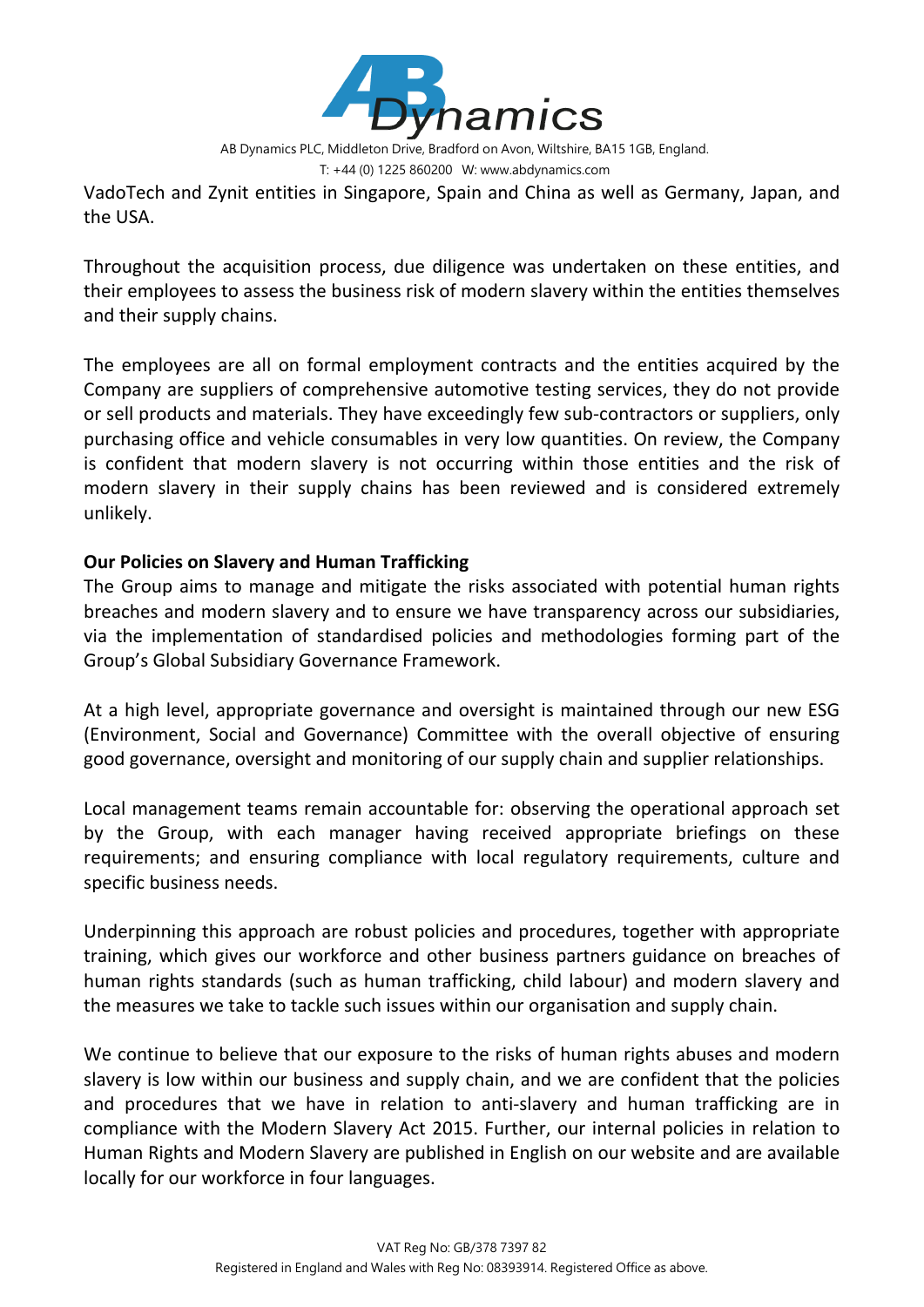

#### **Whistleblowing**

The Group has published its Whistleblowing Policy online in English (at www.abdplc.com), and this policy is now also available in Japanese, Chinese, German.

We have now also implemented a Group-wide on-line whistleblowing portal through EQS Group, where employees are encouraged to raise any concerns anonymously through a third‐party tool to an independent Non‐Executive director of the Group.

Through this tool the Board aims to encourage openness and will support staff who raise genuine concerns in good faith under this policy, even if they turn out to be mistaken. All reports made through this tool shall continue to be investigated in line with the Group's Whistleblowing policy.

No whistleblowing reports were received during the period.

### **Activities undertaken within the year**

In addition to the implementation of the new Whistleblowing portal which facilitates anonymous reporting and the creation of a new Human Rights Policy, the Company has completed the following activities detailed in last year's Modern Slavery Statement:

- 1. Disseminated the modern slavery and whistleblowing policies to all Group employees (in a language appropriate to the region: policies now available in German, Chinese and Japanese), and we have required each individual to confirm they have read and will adhere to their terms and principles; and
- 2. Provide Modern Slavery training to key individuals (specifically those involved in procurement and/or with responsibility for supply chain management) to make sure those who regularly interface with and/or are required to manage the Company's relationships with suppliers are fully trained; and
- 3. Continued to review the Company's Standard Terms and Conditions and update the contractual obligation on our suppliers to include express requirements regarding modern slavery and general compliance our values and ethics; and
- 4. Engaged with a further 25 of the Company's top 100 suppliers to get their Modern Slavery Statements/policies and/or get a statement from them confirming their compliance with the law; and
- 5. Continue to review the Company's largest suppliers (by territory) to address any areas where the company faces a higher risk of slavery and human trafficking taking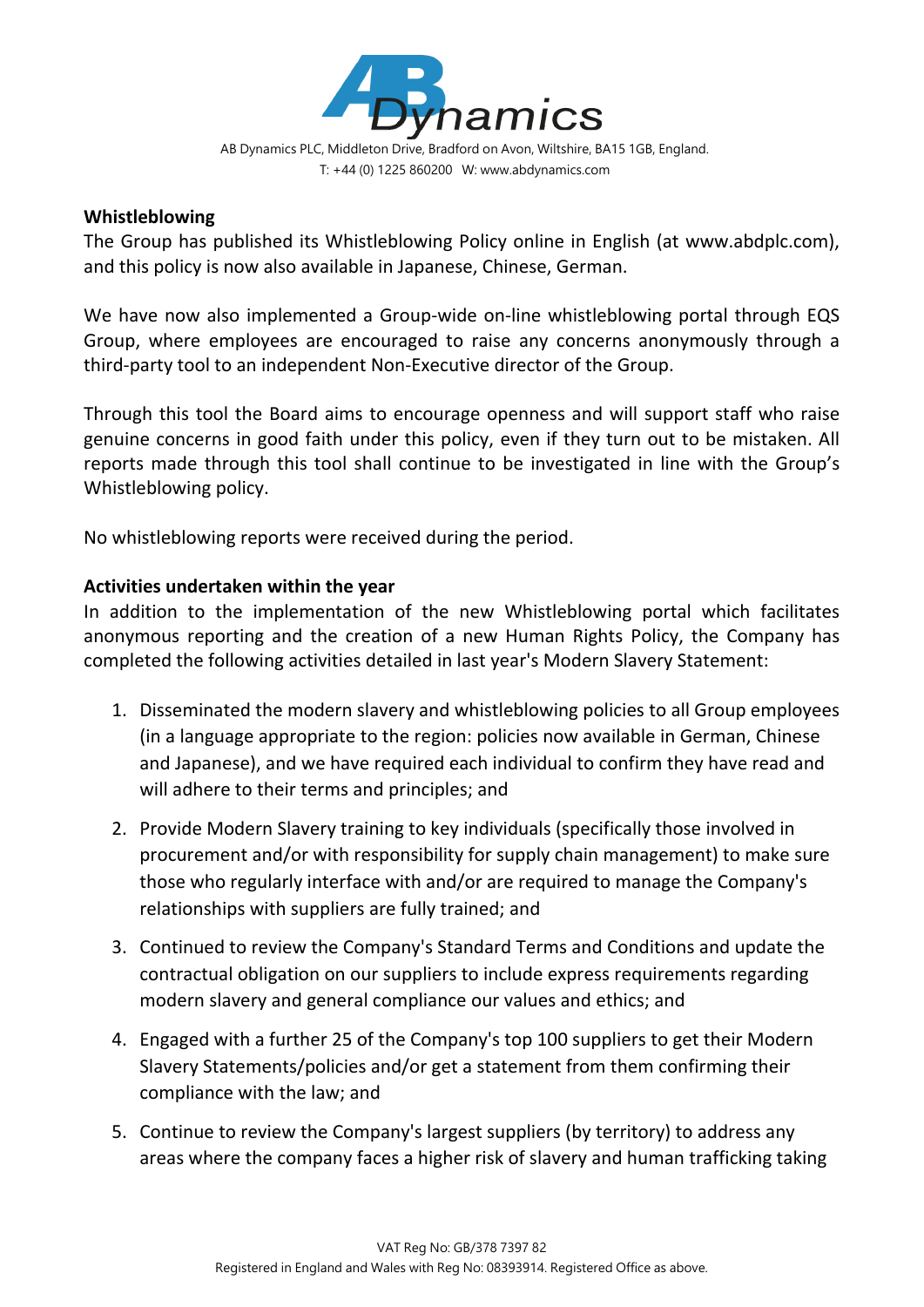

place in our supply chain; and

6. Enhanced the current compliance team to include individuals representing all subsidiaries.

# **OUR SUPPLY CHAINS**

This year the Group has procured a new due diligence tool: Dow Jones Risk Management to enable enhanced due diligence checks to be undertaken on the Group's third‐party interfaces (including agents, customers and suppliers). Dow Jones Risk and Compliance is a global provider of regulatory compliance and risk management solutions, their tool allows the Group to perform comprehensive due diligence which supports our modern slavery checks and procedures in relation to our suppliers.

Whilst only currently available to the Groups' AB Dynamics subsidiaries, it is the Company's intention the roll out the use of the tool to all Group subsidiaries which undertake supplier engagement and procurement functions. Before suppliers are selected, checks are undertaken to make sure they are 'fit for purpose' and able to meet our high standards and contractual requirements. If any risks are identified, the Group will work with suppliers to address them.

Existing suppliers continue to be selected for audit based on supply chain risk assessments. Throughout the course of the year, these audits assess each supplier's approach to human rights, data protection, modern slavery, health, safety and environmental issues amongst other matters.

## **CONTINUING THE PROCESS**

The Board and its ESG Committee shall continue to work on the current activities and practices (detailed at 1‐6 above) to make sure these are embedded in every facet of the business. In addition to this, the Group intends to undertake the following activities this year:

- 1. Formalise the inclusion of Modern Slavery in its Global Subsidiary Governance Framework;
- 1. Include a statement in the Group's new Code of Conduct: affirming the Company's zero-tolerance approach to slavery and human trafficking within our workforce and our supply chains;
- 2. Select Key Performance Indicators to assess the level of implementation and compliance achieved by the Group and each subsidiary; and